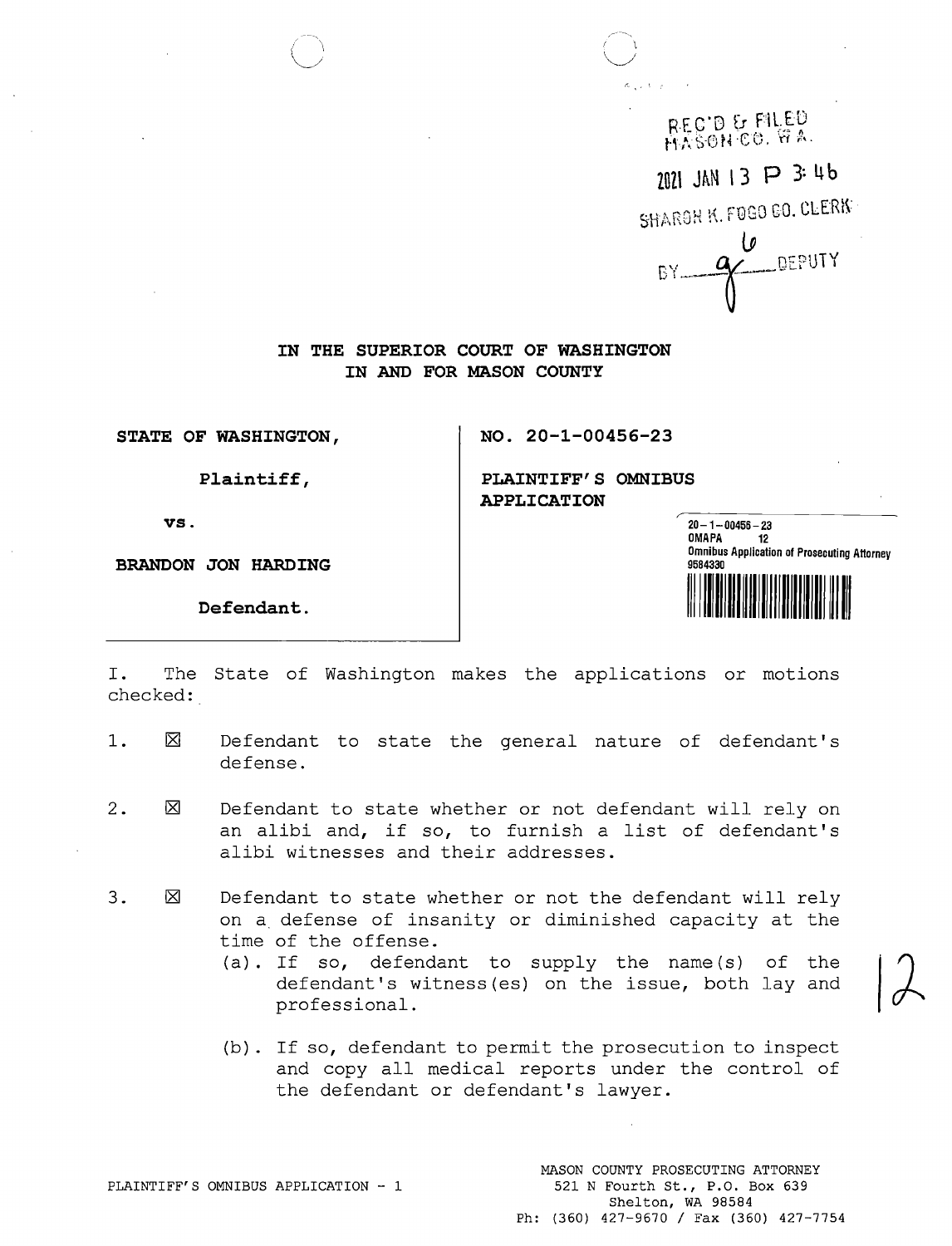- (c). Defendant will also state whether or not defendant will submit to a psychiatric examination by a doctor selected by the prosecutor.
- (d). Defendant to provide the state with a list of the qualifications of the witness.
- 4.  $\boxtimes$ Defendant to furnish results of scientific tests, experiments or comparisons and the names of persons who conducted the tests and their qualifications.
- 5. □ Defendant to appear in a line-up.
- 6. □ Defendant to speak for voice identification by witnesses.
- 7. □ Defendant to be fingerprinted.
- $8. \square$ Defendant to pose for photographs reenactment of the crime). involving
- 9. □ Defendant to try on articles of clothing.
- 10. □ Defendant to permit taking of specimens of material under fingernails.
- 11. □ Defendant to permit taking samples of blood, hair, and other materials of the body which involve no unreasonable intrusion.
- 12. □ Defendant to provide samples of defendant's handwriting.
- 13. □ Defendant to submit to a physical external inspection of defendant's body.
- 14.  $\boxtimes$ Defendant to state whether there is any claim of incompetency to stand trial.
- $15. \quad \boxtimes$ For discovery of the names and addresses of defendant's witnesses and their statements.
- $16.$   $\boxtimes$ To inspect physical or documentary evidence in possession of the defendant or defendant's lawyer.
- 17. □ To take deposition(s) of the following witnesses: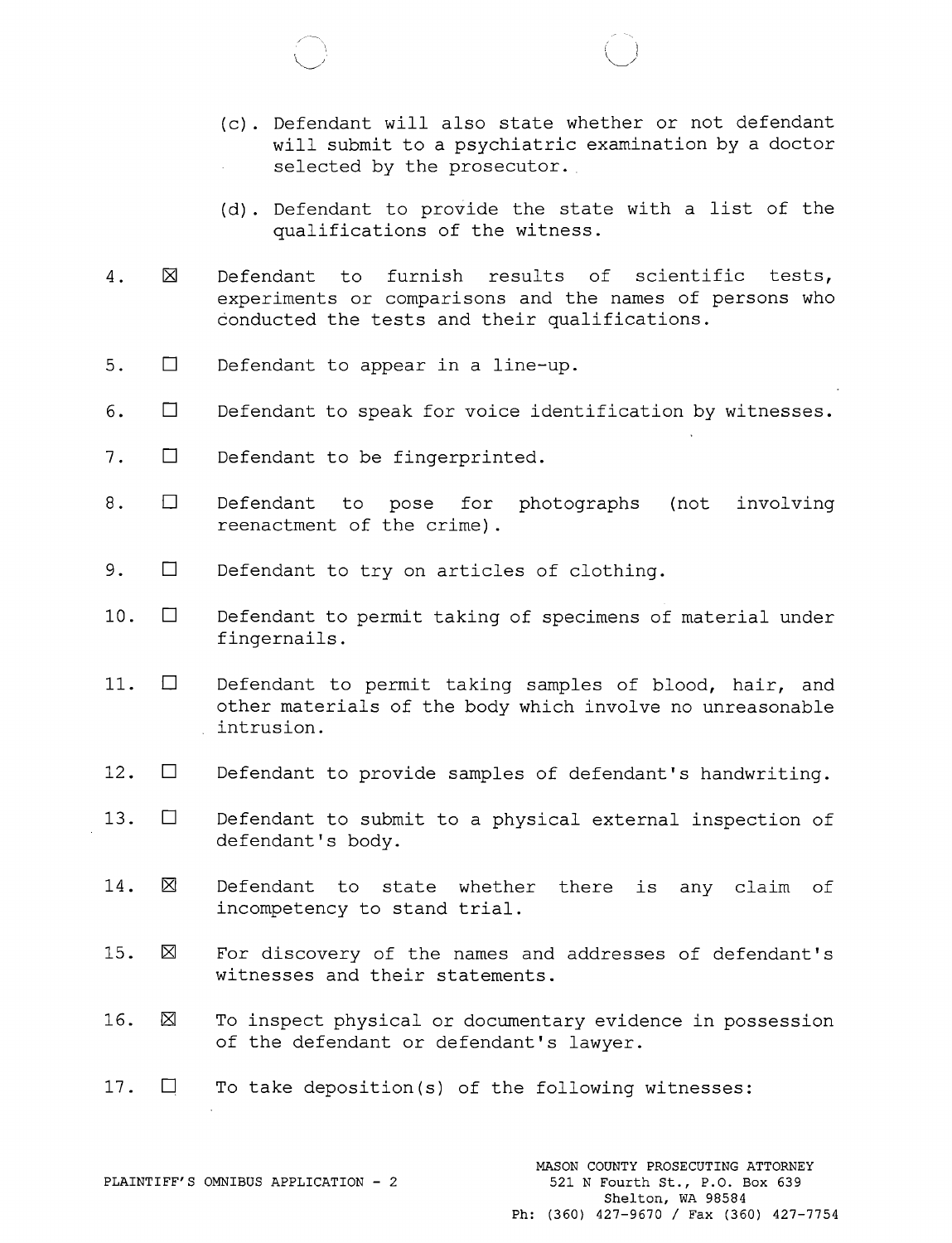- 18. □ To secure the appearance of a witness at trial or hearing:
- $19. \quad \boxtimes$ Defendant to state whether defendant's prior convictions will be stipulated or need to be proved.
- 20.  $\boxtimes$ Defendant to state whether defendant will stipulate to the continuous chain of custody of evidence from acquisition to trial.
- 21. □ The defendant is put on notice that the following additional charges will be filed prior to trial if this matter is not resolved by plea on or before the pre-trial date:
- 22. □ For a child hearsay hearing pursuant to RCW 9A.44.120.

 $\mathbf{r}$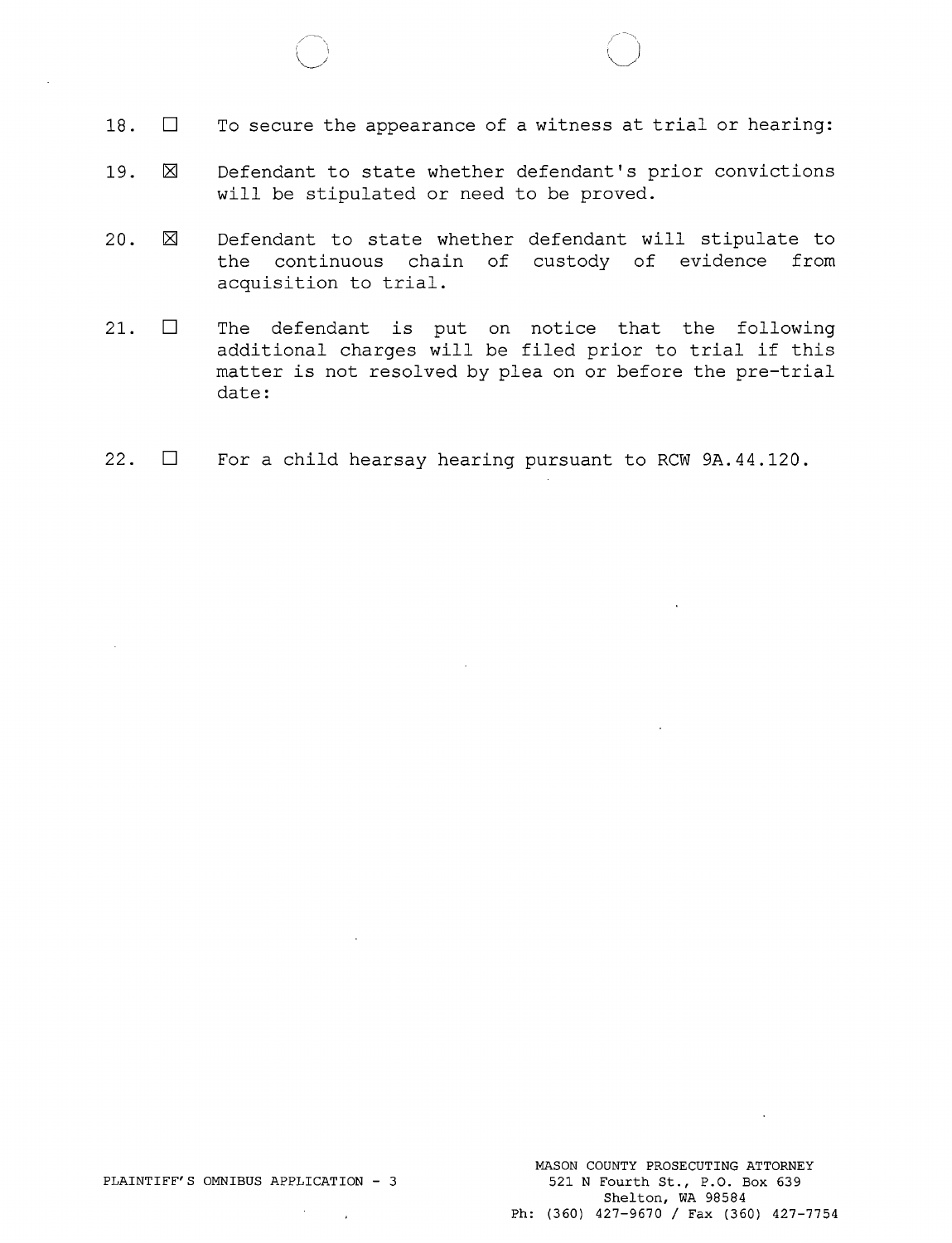II. The State makes the following representations:

(a). The State may call as witnesses:

| <b>NAME</b>                    | <b>AGENCY/ ADDRESS</b>                                                                     | <b>PHONE</b>     |
|--------------------------------|--------------------------------------------------------------------------------------------|------------------|
| Deputy Sheriff<br>Jesse Oqden  | Mason County Sheriff's Office (360) 427-9670<br>322 N. 3rd Street<br>Shelton, WA 98584     |                  |
| Deputy Sheriff<br>Dion Johnson | Mason County Sheriff's Office<br>322 N. 3rd Street<br>Shelton, WA 98584                    |                  |
| Sergeant<br>William Reed       | Mason County Sheriff's Office (360) 427-9670 Ext<br>322 N. 3Rd Street<br>Shelton, WA 98584 | 313              |
| Deputy Sheriff<br>Brian Spera  | Mason County Sheriff's Office (360) 427-9670<br>322 N. 3Rd Street<br>Shelton, WA 98584     |                  |
| Tristina M Harding             | 611 E Country Club Drive East (360) 535-4467<br>Union WA 98592                             |                  |
| James McClure                  | 590 E Country Club Drive East<br>Union WA 98592                                            |                  |
| Forensic Scientist<br>(TBD)    | Washington State Patrol<br>Tacoma Crime Laboratory<br>2502 112th St E<br>Tacoma, WA 98445  | $(253)$ 538-3248 |

Any person listed in the police reports may be called as a witness.

(b). The State is aware of the following convictions of persons it intends to call as witnesses:

IX! None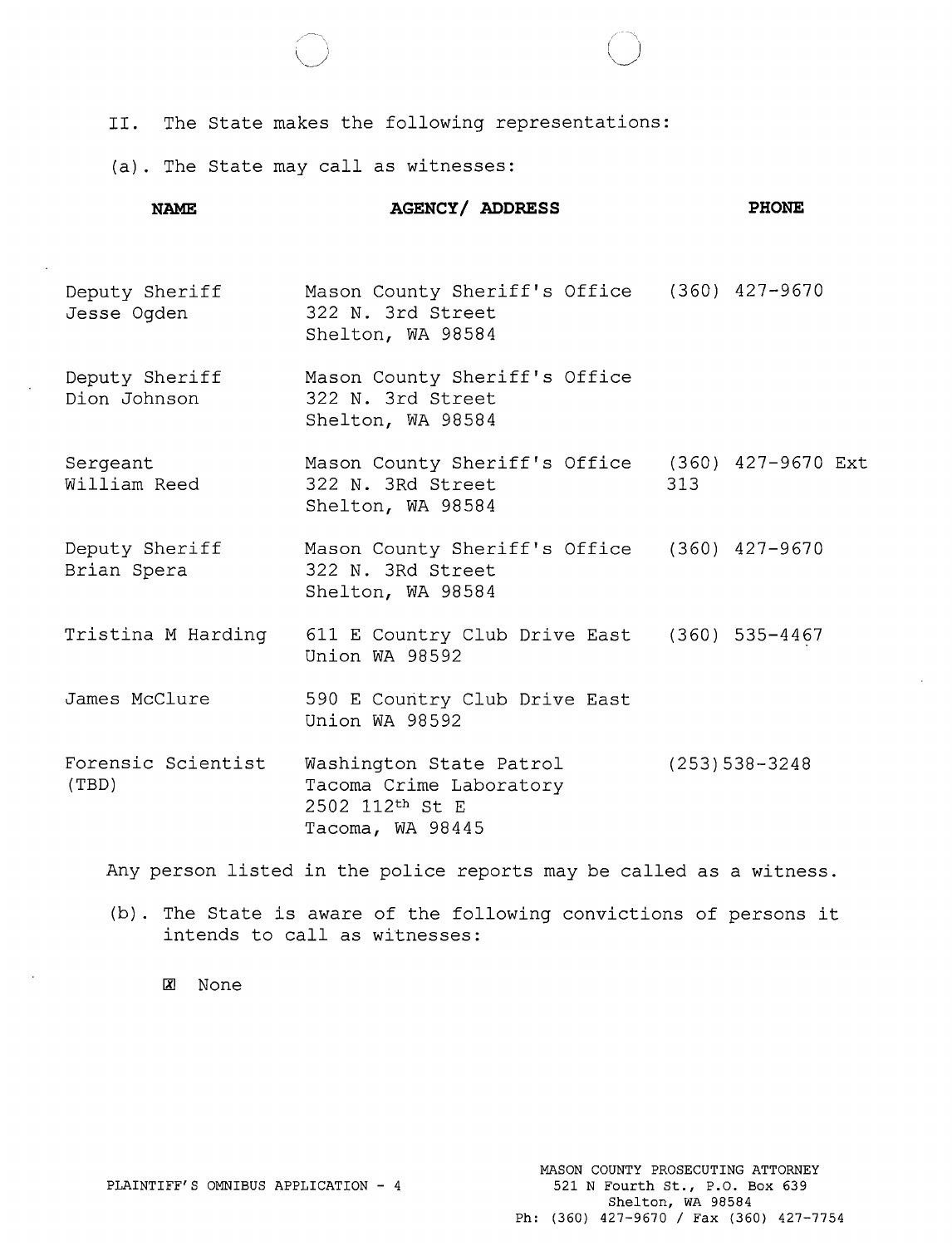(c). The following exhibits obtained, seized or prepared as indicated may be offered in the State's case-in-chief:

EXHIBIT Photographs DV Supplement Recorded Statement 911 / CAD Sexual Assault **Kit/** Report

 $\epsilon \rightarrow$  $\bigcup$ 

> MCSO Victim/MCSO Witnesses/MCSO **MCSO**

SOURCE

 $\overbrace{\phantom{aaaaa}}^{\phantom{aaaa}}$ 

(d). The results of the following scientific tests, experiments or comparisons may be offered in the State's case-in-chief through the witnesses indicated:

Sexual Assault Examination Kit TBD- Tacoma Crime Lab

TEST WITNESS

(e). If the defendant testifies at trial, the State may offer evidence of the following prior convictions:

|                | <b>Crime</b>                                   | Date of<br><b>Crime</b> | Date of<br><b>Sentence</b> | <b>Sentencing Court</b><br>(county & state) | <u>A or J</u><br><b>Class</b> |
|----------------|------------------------------------------------|-------------------------|----------------------------|---------------------------------------------|-------------------------------|
| $\mathbf{1}$   | Malicious Mischief in<br>the Second Degree     | $04 - 02 - 2016$        | $01 - 30 - 2019$           | Kitsap                                      | $A-FC$                        |
| $\overline{2}$ | Theft in the Third<br>Degree                   | $01 - 30 - 2012$        | $02 - 13 - 2012$           | Kitsap                                      | $J - GM$                      |
| 3              | Theft in the Third<br>Degree                   | $08 - 08 - 2011$        | $12 - 12 - 2011$           | Kitsap                                      | $J-GM$                        |
| $\overline{4}$ | Assault in the Fourth<br>Degree $- DV$         | $09 - 30 - 2010$        | $08 - 09 - 2011$           | Kitsap                                      | $J - GM$                      |
| 5              | Malicious Mischief in<br>the Third Degree - DV | $09 - 30 - 2010$        | $08 - 09 - 2011$           | Kitsap                                      | $J - GM$                      |
| 6              | Marijuana Possession<br>Less than 40Gr         | $09 - 30 - 2010$        | $08 - 09 - 2011$           | Kitsap                                      | $J - GM$                      |
| $\overline{7}$ | Recreational Fishing<br>in the Second Degree   | $11 - 22 - 2015$        | $01 - 31 - 2017$           | Kitsap District                             | $A-GM$                        |
| 8              | Recreational Fishing<br>in the Second Degree   | $11 - 22 - 2015$        | $01 - 31 - 2017$           | Kitsap District                             | $A - GM$                      |